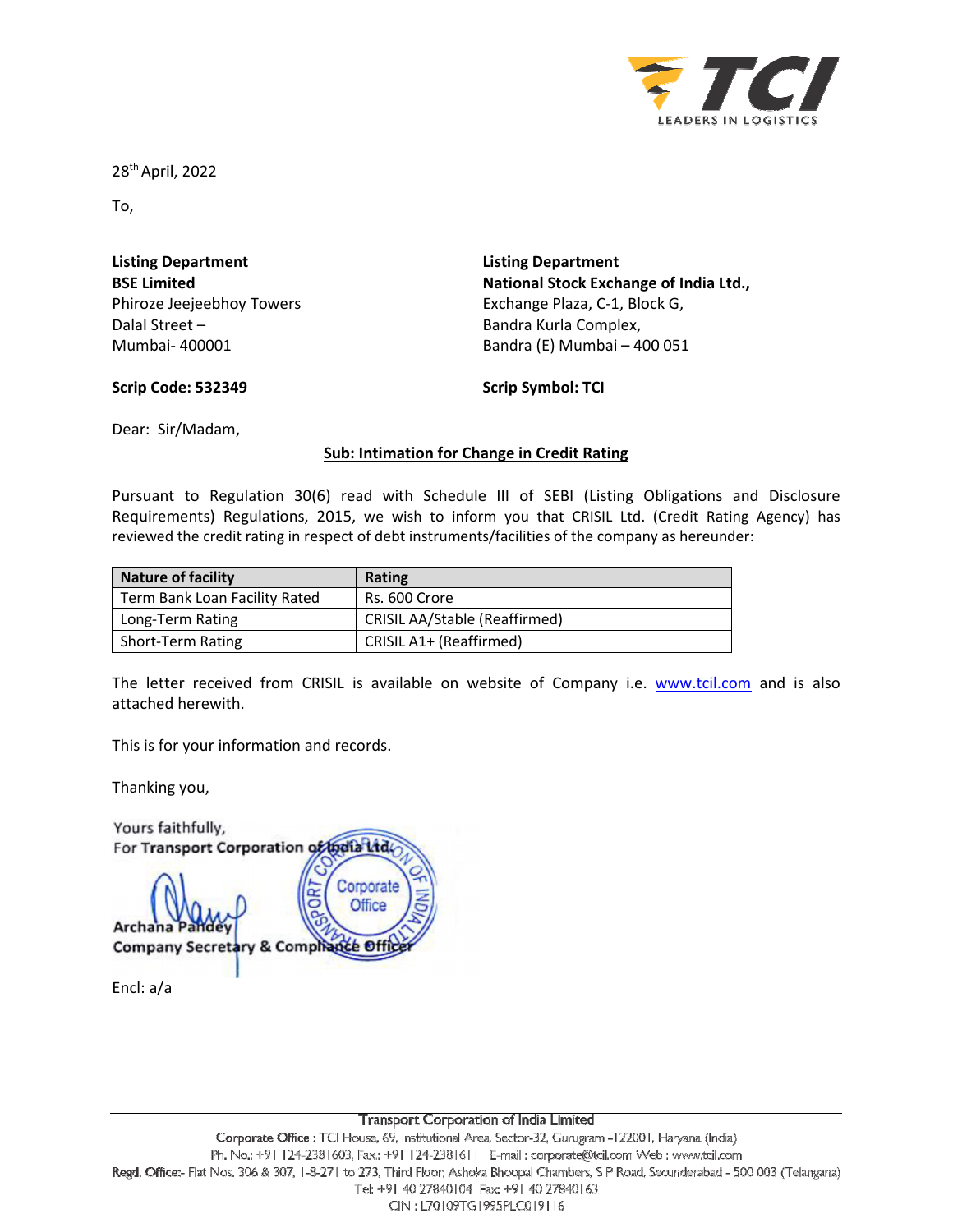

**CONFIDENTIAL**



RL/TRACORP/292325/BLR/0422/31795 April 28, 2022

**Mr. Ashish Tiwari Transport Corporation of India Limited** TCI House, 69 Institutional Area, Sector-32, Gurgaon - 122207

Dear Mr. Ashish Tiwari,

### **Re: Review of CRISIL Ratings on the bank facilities of Transport Corporation of India Limited**

All ratings assigned by CRISIL Ratings are kept under continuous surveillance and review.

Please find in the table below the ratings outstanding for the debt instruments/facilities of the company, and the rating actions by CRISIL Ratings on the ratings as on date.

| <b>Total Bank Loan Facilities Rated</b> | Rs.600 Crore                         |
|-----------------------------------------|--------------------------------------|
| Long Term Rating                        | <b>CRISIL AA/Stable (Reaffirmed)</b> |
| <b>Short Term Rating</b>                | <b>CRISIL A1+ (Reaffirmed)</b>       |
|                                         |                                      |

*(Bank-wise details as per Annexure 1)*

As per our Rating Agreement, CRISIL Ratings would disseminate the ratings, along with the outlook, through its publications and other media, and keep the ratings, along with the outlook, under surveillance over the life of the instrument/facility. CRISIL Ratings reserves the right to withdraw, or revise the ratings, along with the outlook, at any time, on the basis of new information, or unavailability of information, or other circumstances which CRISIL Ratings believes may have an impact on the ratings. Please visit www.crisilratings.com and search with the name of the rated entity to access the latest rating/s.

In the event of the company not availing the proposed facilities within a period of 180 days from the date of this letter, a fresh letter of revalidation from CRISIL Ratings will be necessary.

Should you require any clarification, please feel free to get in touch with us.

With warm regards,

Yours sincerely,

Rakshit Kachhal Nivedita Shibu Associate Director - CRISIL Ratings Associate Director - CRISIL Ratings



**Disclaimer**: A rating by CRISIL Ratings reflects CRISIL Ratings' current opinion on the likelihood of timely payment of the obligations under the rated instrument, and does not constitute an audit of the rated entity by CRISIL Ratings. Our ratings are based on information provided by the issuer or obtained by CRISIL Ratings from sources it considers reliable. CRISIL Ratings does not guarantee the completeness or accuracy of the information on which the rating is based. A rating by CRISIL Ratings is not a recommendation to buy / sell or hold the rated instrument; it does not comment on the market price or suitability for a particular investor. CRISIL Ratings has a practice of keeping all its ratings under surveillance and ratings are revised as and when circumstances so warrant. CRISIL Ratings is not responsible for any errors and especially states that it has no financial liability whatsoever to the subscribers / users / transmitters / distributors of its ratings. CRISIL Ratings' criteria are available without charge to the public on the web site, www.crisilratings.com. CRISIL Ratings or its associates may have other commercial transactions with the company/entity. For the latest rating information on any instrument of any company rated by CRISIL Ratings, please visit www.crisilratings.com or contact Customer Service Helpdesk at CRISILratingdesk@crisil.com or at 1800-267-1301

#### **CRISIL Ratings Limited**

*(A subsidiary of CRISIL Limited)*  Corporate Identity Number: U67100MH2019PLC326247